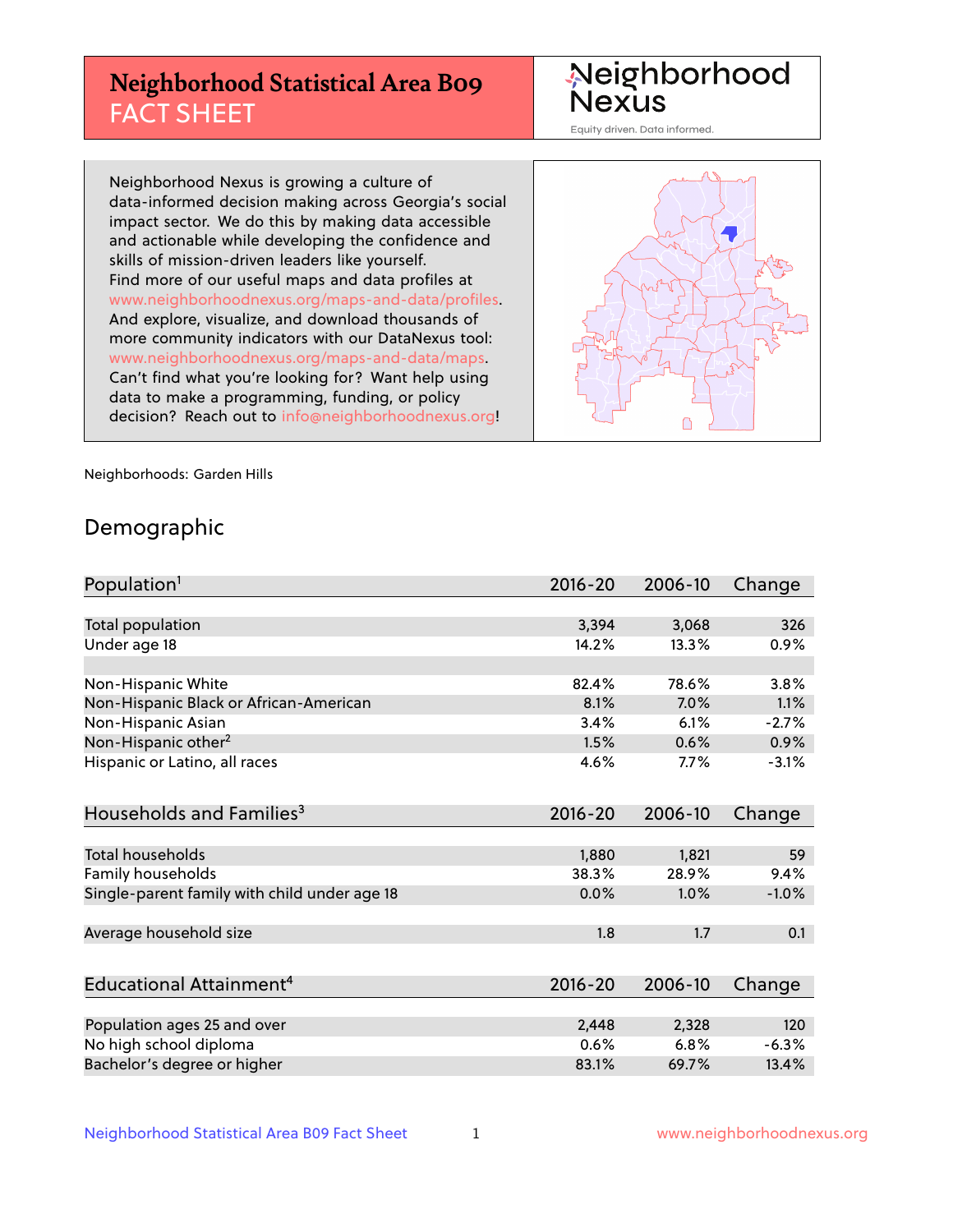# Change Measures, continued...

| Employment <sup>5</sup>                                                                               | $2016 - 20$   | 2006-10        | Change         |
|-------------------------------------------------------------------------------------------------------|---------------|----------------|----------------|
|                                                                                                       |               |                |                |
| Total workers residing in Neighborhood Statistical Area                                               | 2,120<br>9.3% | 1,645<br>16.0% | 475<br>$-6.7%$ |
| Workers with earnings \$1250/month or less                                                            | 13.5%         | 28.0%          | $-14.4%$       |
| Workers with earnings \$1251/month to \$3333/month<br>Workers with earnings greater than \$3333/month | 77.2%         | 56.0%          | 21.1%          |
|                                                                                                       |               |                |                |
| Total jobs located in Neighborhood Statistical Area                                                   | 2,259         | 1,730          | 529            |
| Jobs with earnings \$1250/month or less                                                               | 28.3%         | 36.1%          | $-7.8%$        |
| Jobs with earnings \$1251/month to \$3333/month                                                       | 29.5%         | 41.3%          | $-11.8%$       |
| Jobs with earnings greater than \$3333/month                                                          | 42.2%         | 22.6%          | 19.6%          |
|                                                                                                       |               |                |                |
| Jobs/workers ratio                                                                                    | 1.1           | 1.1            | 0.0            |
|                                                                                                       |               |                |                |
| Income and Poverty <sup>6</sup>                                                                       | $2016 - 20$   | 2006-10        | Change         |
|                                                                                                       |               |                |                |
| Median household income                                                                               | \$81,005      | \$60,466       | \$20,539       |
|                                                                                                       |               |                |                |
| Population for whom poverty status is determined                                                      | 3,394         | 3,068          | 326            |
| Population below poverty                                                                              | 15.2%         | 4.7%           | 10.5%          |
| Housing'                                                                                              | $2016 - 20$   | 2006-10        | Change         |
|                                                                                                       |               |                |                |
| Total housing units                                                                                   | 2,237         | 2,444          | $-207$         |
| Occupied housing units                                                                                | 84.0%         | 74.5%          | 9.5%           |
| Vacant housing units                                                                                  | 16.0%         | 25.5%          | $-9.5%$        |
|                                                                                                       |               |                |                |
| Occupied housing units                                                                                | 1,880         | 1,821          | 59             |
| Owner occupied housing units                                                                          | 58.9%         | 47.4%          | 11.5%          |
| Renter occupied housing units                                                                         | 41.1%         | 52.6%          | $-11.5%$       |
|                                                                                                       |               |                |                |
| Access to a Vehicle <sup>8</sup>                                                                      | $2016 - 20$   | 2006-10        | Change         |
|                                                                                                       |               |                |                |
| Occupied housing units                                                                                | 1,880         | 1,821          | 59             |
| No vehicle available                                                                                  | 2.7%          | 13.5%          | $-10.7%$       |
| Crime Rates, per 10,000 Population <sup>9</sup>                                                       | 2017-21       | 2012-16        | Change         |
|                                                                                                       |               |                |                |
| All Part I crimes                                                                                     | 422.5         | 272.1          | 150.4          |
| Violent crime                                                                                         | 35.9          | 16.0           | 20.0           |
| Murder                                                                                                | 0.6           | 0.5            | 0.1            |
| Robbery                                                                                               | 15.9          | 10.7           | 5.3            |
| Aggravated assault                                                                                    | 19.4          | 4.8            | 14.6           |
| Property crime                                                                                        | 386.6         | 256.1          | 130.5          |
| <b>Burglary</b>                                                                                       | 25.3          | 38.7           | $-13.4$        |
| Larceny                                                                                               | 267.6         | 196.1          | 71.5           |
| Vehicle theft                                                                                         | 93.7          | 21.3           | 72.4           |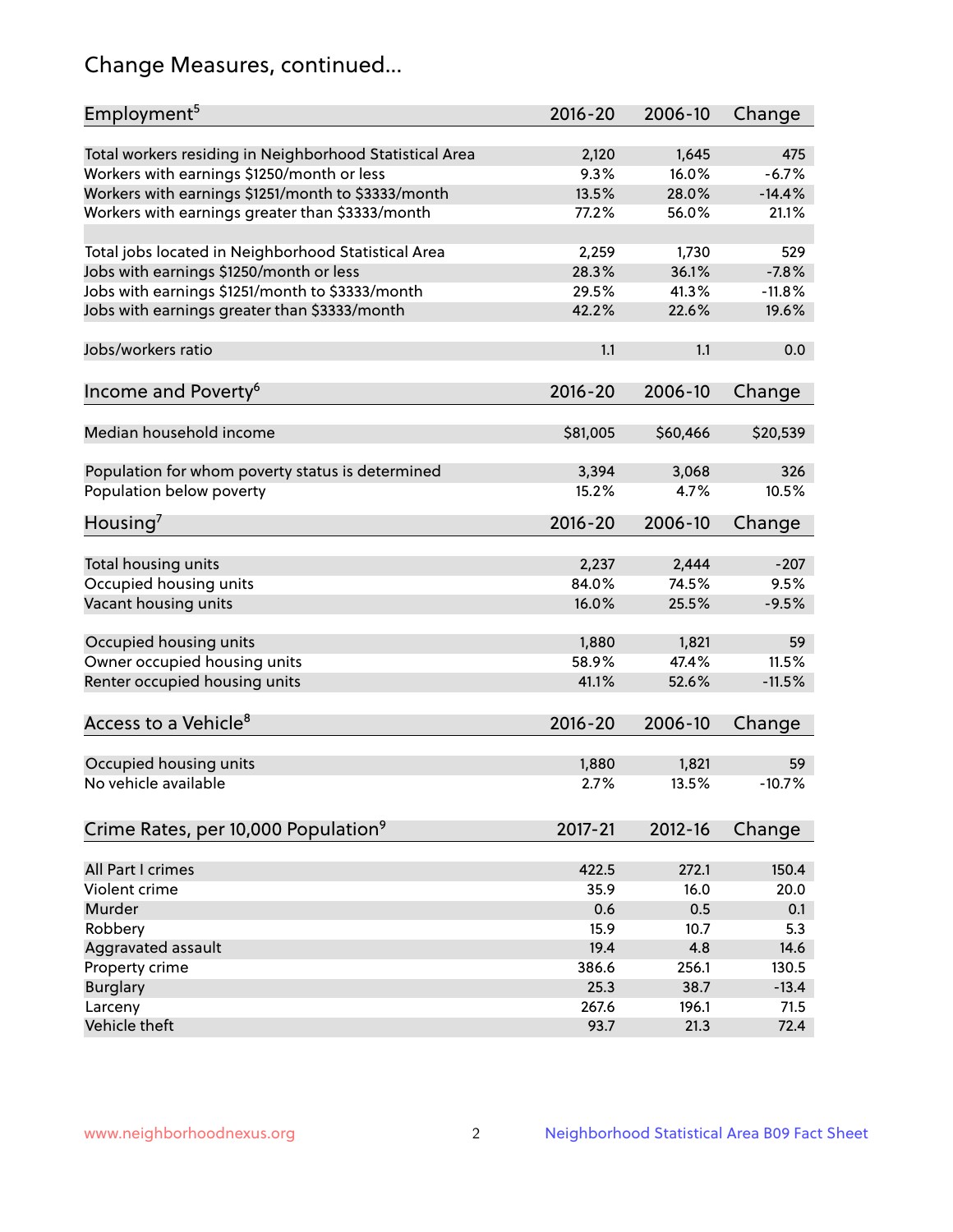# Current Data: Demographic

| Sex and Age, 2016-20 <sup>10</sup>                    | <b>Estimate</b> | Margin of Error |
|-------------------------------------------------------|-----------------|-----------------|
| Total population                                      | 3,394           | $\pm$ 423       |
| Male                                                  | 47.0%           | $\pm$ 5.6%      |
| Female                                                | 53.0%           | $\pm$ 5.2%      |
| Under 5 years                                         | 5.0%            | $\pm 2.9\%$     |
| 5 to 9 years                                          | 4.0%            | $\pm 2.1\%$     |
| 10 to 14 years                                        | 2.2%            | $\pm1.6\%$      |
| 15 to 19 years                                        | 5.0%            | $\pm 3.6\%$     |
| 20 to 24 years                                        | 11.6%           | ±6.3%           |
| 25 to 34 years                                        | 17.2%           | ±4.8%           |
| 35 to 44 years                                        | 13.9%           | $\pm 4.1\%$     |
| 45 to 54 years                                        | 17.9%           | $\pm$ 4.7%      |
| 55 to 59 years                                        | 3.8%            | $\pm$ 3.1%      |
| 60 to 64 years                                        | 7.1%            | $\pm$ 4.0%      |
| 65 to 74 years                                        | 7.8%            | $\pm 3.8\%$     |
| 75 to 84 years                                        | 2.9%            | ±1.9%           |
| 85 years and over                                     | 1.5%            | $\pm 1.5\%$     |
| Median age (years)                                    | 39.1            | ±1.9            |
| Race and Ethnicity, 2016-20 <sup>11</sup>             | <b>Estimate</b> | Margin of Error |
| <b>Total population</b>                               | 3,394           | $\pm$ 423       |
| Hispanic or Latino (of any race)                      | 4.6%            | $\pm$ 3.7%      |
| Not Hispanic or Latino                                | 95.4%           | $\pm$ 4.1%      |
| White alone                                           | 82.4%           | ±14.5%          |
| Black or African American alone                       | 8.1%            | $\pm$ 7.5%      |
| American Indian and Alaska Native alone               | 0.0%            | $\pm$ 0.5%      |
| Asian alone                                           | 3.4%            | $\pm 3.1\%$     |
| Native Hawaiian and other Pacific Islander alone      | 0.0%            | $\pm$ 0.5%      |
| Some other race alone                                 | 0.2%            | $\pm$ 0.7%      |
| Two or more races                                     | 1.3%            | $\pm1.7\%$      |
| U.S. Citizenship Status, 2016-20 <sup>12</sup>        | Estimate        | Margin of Error |
| Foreign-born population                               | 468             | ±218            |
| Naturalized U.S. citizen                              | 21.3%           | ±16.9%          |
| Not a U.S. citizen                                    | 78.7%           | $\pm 23.9\%$    |
| Citizen, Voting Age Population, 2016-20 <sup>13</sup> | Estimate        | Margin of Error |
| Citizen, 18 and over population                       | 2,578           | $\pm$ 379       |
| Male                                                  | 45.2%           | $\pm$ 8.4%      |
| Female                                                | 54.8%           | $\pm$ 6.0%      |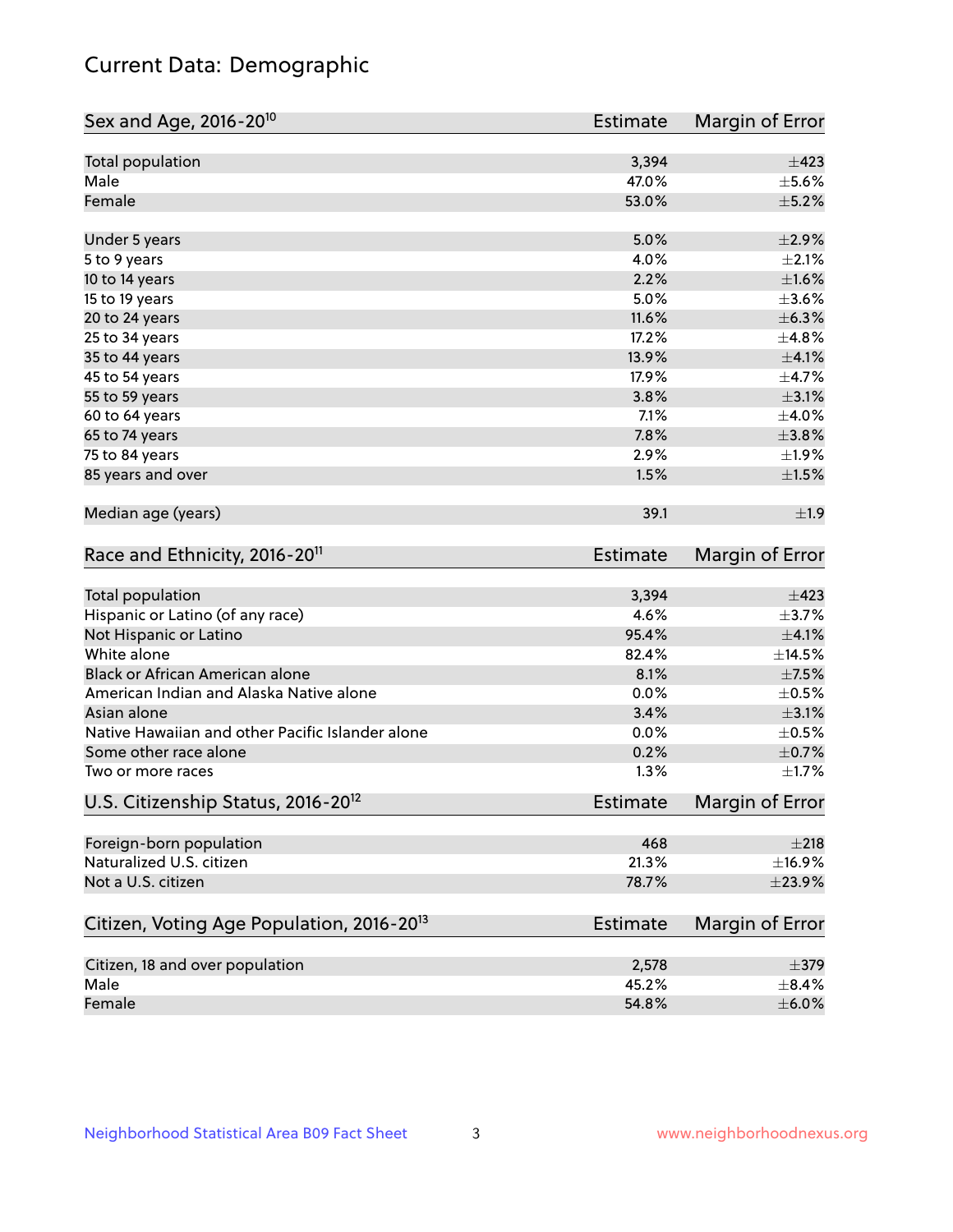# Current Data: Economic

| Income, 2016-20 <sup>14</sup>                           | <b>Estimate</b> | Margin of Error |
|---------------------------------------------------------|-----------------|-----------------|
| All households                                          |                 | ±219            |
| Less than \$10,000                                      | 1,880<br>12.1%  | $\pm$ 6.9%      |
|                                                         | 4.6%            | ±4.4%           |
| \$10,000 to \$14,999<br>\$15,000 to \$24,999            |                 |                 |
|                                                         | 5.5%            | $\pm$ 6.1%      |
| \$25,000 to \$34,999                                    | 6.6%            | ±4.8%           |
| \$35,000 to \$49,999                                    | 6.3%            | $\pm$ 4.2%      |
| \$50,000 to \$74,999                                    | 13.9%           | $\pm$ 7.6%      |
| \$75,000 to \$99,999                                    | 4.2%            | $\pm$ 3.2%      |
| \$100,000 to \$149,999                                  | 10.4%           | ±6.3%           |
| \$150,000 to \$199,999                                  | 9.5%            | $\pm$ 5.2%      |
| \$200,000 or more                                       | 26.9%           | $\pm$ 8.1%      |
| Median household income (dollars)                       | \$81,005        | ±23,059         |
| Mean household income (dollars)                         | \$140,295       | $±$ 24,911      |
| Households with earnings                                | 79.1%           | $\pm$ 9.0%      |
| Mean earnings (dollars)                                 | \$161,271       | $±$ 26,344      |
| Households with Social Security                         | 18.1%           | $\pm$ 6.1%      |
| Mean Social Security income (dollars)                   | \$17,391        | $\pm 2,665$     |
| Households with retirement income                       | 9.0%            | ±4.8%           |
| Mean retirement income (dollars)                        | \$25,276        | ±15,261         |
| Households with Supplemental Security Income            | 2.2%            | ±2.4%           |
| Mean Supplemental Security Income (dollars)             | \$0             | $\pm$ 0         |
| Households with cash public assistance income           | 0.0%            | $\pm$ 0.9%      |
| Mean cash public assistance income (dollars)            | t               | $^+$            |
| Households with Food Stamp/SNAP benefits in the past 12 | 1.5%            | $\pm$ 3.7%      |
| months                                                  |                 |                 |
|                                                         |                 |                 |
| Family households                                       | 721             | $\pm$ 163       |
| Less than \$10,000                                      | 5.5%            | $\pm$ 8.3%      |
| \$10,000 to \$14,999                                    | 0.0%            | $\pm 2.3\%$     |
| \$15,000 to \$24,999                                    | 0.0%            | $\pm$ 3.2%      |
| \$25,000 to \$34,999                                    | 8.7%            | $\pm$ 9.7%      |
| \$35,000 to \$49,999                                    | 0.0%            | $\pm$ 4.0%      |
| \$50,000 to \$74,999                                    | 2.4%            | $\pm 4.0\%$     |
| \$75,000 to \$99,999                                    | 0.9%            | $\pm$ 3.1%      |
| \$100,000 to \$149,999                                  | 12.1%           | $\pm 10.6\%$    |
| \$150,000 to \$199,999                                  | 16.2%           | $\pm$ 11.4%     |
| \$200,000 or more                                       | 54.1%           | ±13.4%          |
| Median family income (dollars)                          | t               | t               |
| Mean family income (dollars)                            | \$255,451       | ±45,681         |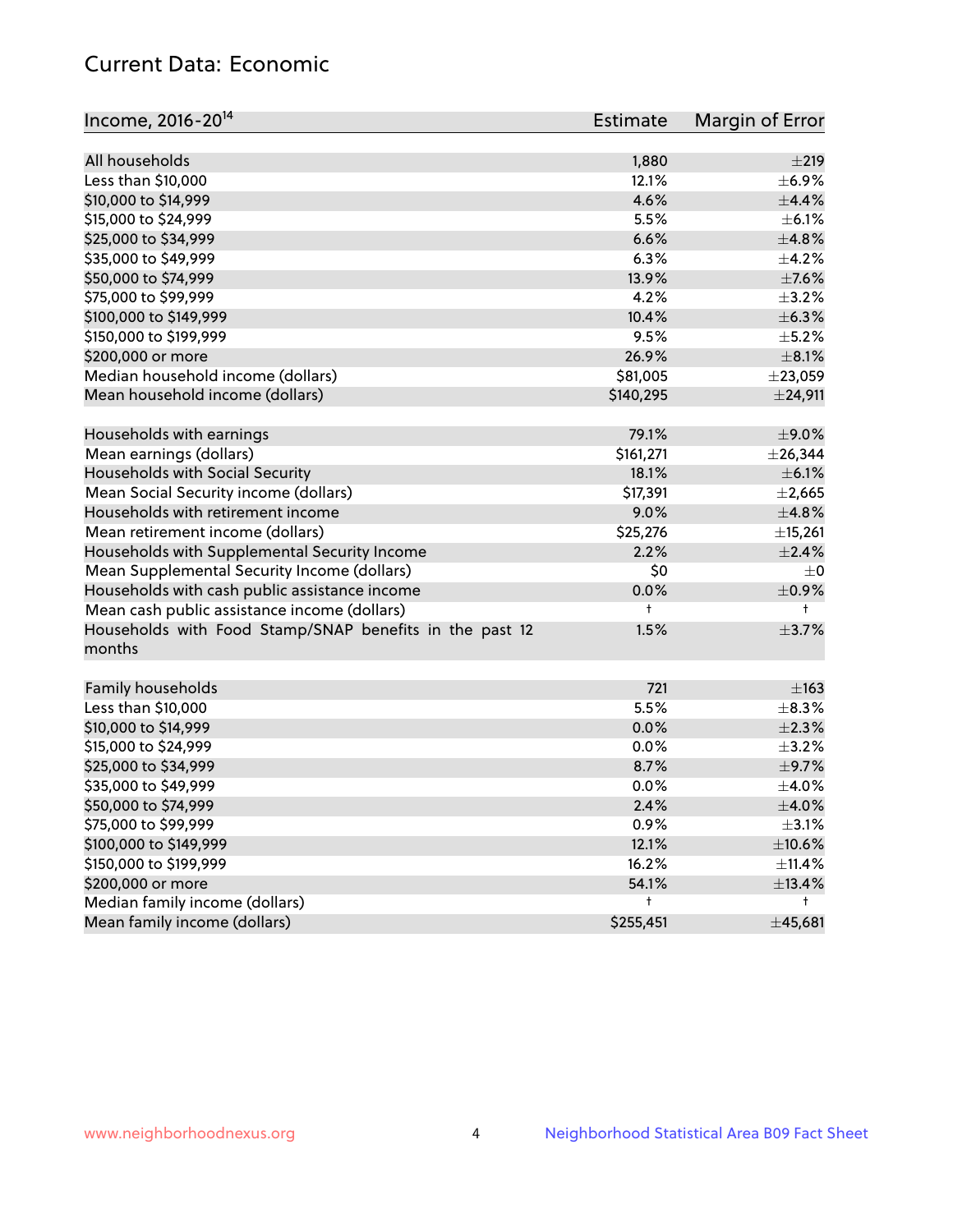# Current Data: Economic, continued...

| Income, 2016-20, continued <sup>15</sup>                                                   | <b>Estimate</b> | Margin of Error        |
|--------------------------------------------------------------------------------------------|-----------------|------------------------|
|                                                                                            |                 |                        |
| Nonfamily households                                                                       | 1,160           | $\pm 220$              |
| Median nonfamily income (dollars)                                                          | \$51,132        | ±5,308                 |
| Mean nonfamily income (dollars)                                                            | \$68,707        | ±16,608                |
| Median earnings for workers (dollars)                                                      | \$62,911        | ±8,292                 |
| Median earnings for male full-time, year-round workers<br>(dollars)                        | \$69,947        | ±18,576                |
| Median earnings for female full-time, year-round workers<br>(dollars)                      | \$83,454        | ±13,354                |
| Per capita income (dollars)                                                                | \$76,597        | ±12,142                |
| Families Below Poverty Level, 2016-20 <sup>16</sup>                                        | <b>Estimate</b> | <b>Margin of Error</b> |
|                                                                                            |                 |                        |
| <b>All Families</b>                                                                        | 721             | $\pm$ 163              |
| Percent below poverty                                                                      | 5.5%            | ±8.3%                  |
| Families with related children under 18 years                                              | 305             | $\pm$ 98               |
| Percent below poverty                                                                      | 0.0%            | ±9.3%                  |
| Families with related children under 5 years only                                          | 62              | $\pm 62$               |
| Percent below poverty                                                                      | 0.0%            | ±45.7%                 |
| Married couple families                                                                    | 663             | $\pm$ 156              |
| Percent below poverty                                                                      | 0.0%            | $\pm 2.5\%$            |
| Married couple families with related children under 18 years                               | 305             | $\pm$ 93               |
| Percent below poverty                                                                      | $0.0\%$         | $\pm$ 5.4%             |
| Married couple families with related children under 5 years                                | 62              | $\pm$ 52               |
| Percent below poverty                                                                      | $0.0\%$         | ±26.4%                 |
| Families with female householder, no spouse present                                        | 58              | $\pm$ 67               |
| Percent below poverty                                                                      | 69.0%           | $\pm 68.3\%$           |
| Families with female householder, no spouse present with                                   | 0               | $+23$                  |
| related children under 18 years                                                            |                 |                        |
| Percent below poverty                                                                      | $\ddagger$      | $^+$                   |
| Families with female householder, no spouse present with<br>related children under 5 years | 0               | $\pm 23$               |
| Percent below poverty                                                                      | $\ddagger$      | $\ddagger$             |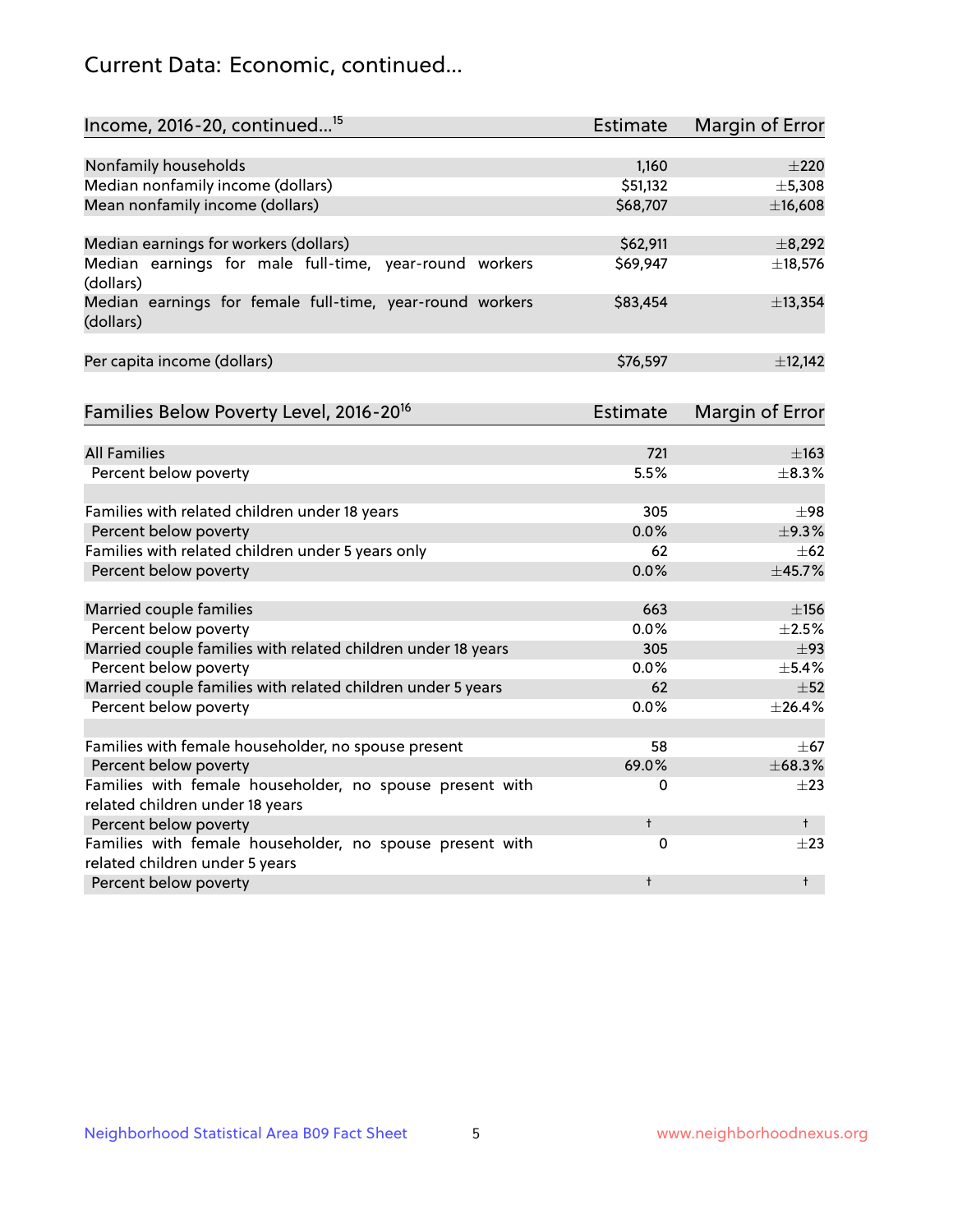# Current Data: Economic, continued...

| People Below Poverty Level, 2016-20 <sup>17</sup> | <b>Estimate</b> | Margin of Error |
|---------------------------------------------------|-----------------|-----------------|
|                                                   |                 |                 |
| Total population                                  | 3,394           | $\pm 423$       |
| Percent below poverty                             | 15.2%           | $\pm$ 6.9%      |
| Population under 18 years                         | 482             | $\pm 177$       |
| Percent below poverty                             | $0.0\%$         | $\pm$ 11.8%     |
| Population 18 years and over                      | 2,912           | $\pm 429$       |
| Percent below poverty                             | 17.7%           | $\pm$ 8.0%      |
| Population 18 to 64 years                         | 2,496           | ±401            |
| Percent below poverty                             | 18.1%           | $\pm$ 8.7%      |
| Population 65 years and over                      | 416             | $\pm$ 153       |
| Percent below poverty                             | 15.4%           | $\pm 20.5\%$    |

| Poverty by Race/Ethnicity, 2016-20 <sup>18</sup> | <b>Estimate</b> |             |
|--------------------------------------------------|-----------------|-------------|
|                                                  |                 |             |
| Non-Hispanic White population                    | 2,795           | $\pm$ 345   |
| Percent below poverty                            | 12.5%           | $\pm$ 6.9%  |
| <b>Black population</b>                          | 276             | $\pm 258$   |
| Percent below poverty                            | 32.2%           | $\pm$ 29.5% |
| Asian population                                 | 117             | ±105        |
| Percent below poverty                            | 30.8%           | ±40.8%      |
| Hispanic or Latino population                    | 155             | $\pm$ 127   |
| Percent below poverty                            | 27.9%           | ±40.7%      |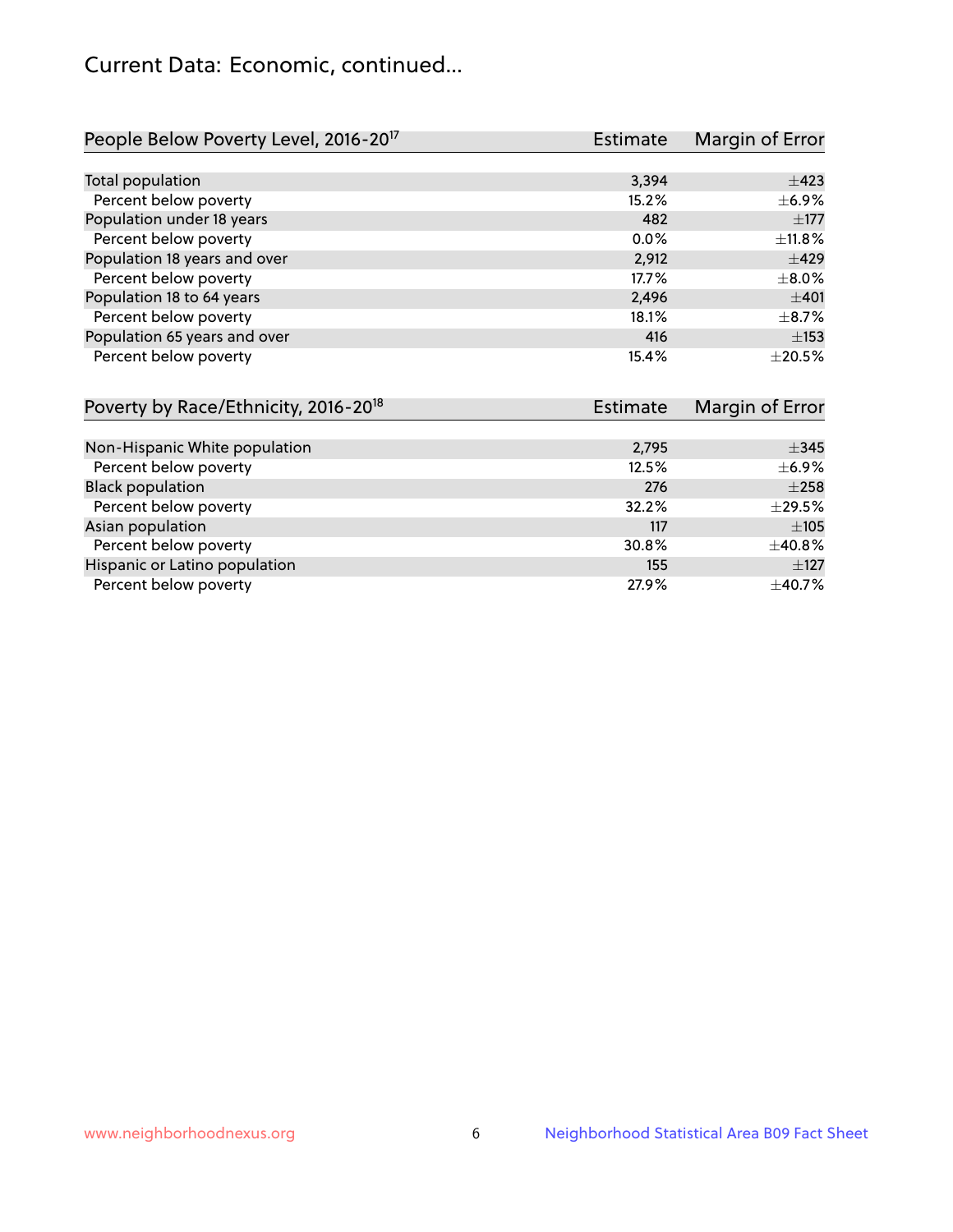# Current Data: Employment

| Employment Status, 2016-20 <sup>19</sup>                                    | <b>Estimate</b> | Margin of Error |
|-----------------------------------------------------------------------------|-----------------|-----------------|
|                                                                             |                 |                 |
| Population 16 years and over                                                | 3,014           | ±411            |
| In labor force                                                              | 71.9%           | $\pm$ 7.7%      |
| Civilian labor force                                                        | 71.9%           | $\pm$ 7.7%      |
| Employed                                                                    | 70.9%           | $\pm$ 7.7%      |
| Unemployed                                                                  | 0.9%            | $\pm 3.0\%$     |
| <b>Armed Forces</b>                                                         | 0.0%            | $\pm 2.4\%$     |
| Not in labor force                                                          | 28.1%           | ±7.3%           |
| Civilian labor force                                                        | 2,166           | $\pm$ 375       |
| <b>Unemployment Rate</b>                                                    | 1.3%            | $\pm$ 4.2%      |
| Females 16 years and over                                                   | 1,589           | $\pm 268$       |
| In labor force                                                              | 68.1%           | ±12.3%          |
| Civilian labor force                                                        | 68.1%           | ±12.3%          |
| Employed                                                                    | 66.7%           | $\pm$ 12.2%     |
| Own children of the householder under 6 years                               | 192             | ±110            |
| All parents in family in labor force                                        | 71.1%           | ±43.2%          |
| Own children of the householder 6 to 17 years                               | 290             | $\pm$ 123       |
| All parents in family in labor force                                        | 63.2%           | ±18.9%          |
| Industry, 2016-20 <sup>20</sup>                                             | <b>Estimate</b> | Margin of Error |
|                                                                             |                 |                 |
| Civilian employed population 16 years and over                              | 2,138           | $\pm$ 372       |
| Agriculture, forestry, fishing and hunting, and mining                      | 0.0%            | $\pm 1.1\%$     |
| Construction                                                                | 2.2%            | ±3.3%           |
| Manufacturing                                                               | 5.1%            | ±4.3%           |
| Wholesale trade                                                             | 3.0%            | $\pm$ 3.3%      |
| Retail trade                                                                | 12.3%           | ±7.9%           |
| Transportation and warehousing, and utilities                               | 4.3%            | $\pm$ 3.2%      |
| Information                                                                 | 4.7%            | $\pm$ 3.7%      |
| Finance and insurance, and real estate and rental and leasing               | 10.6%           | $\pm$ 5.3%      |
| Professional, scientific, and management, and administrative                | 27.3%           | $\pm$ 7.4%      |
| and waste management services                                               |                 |                 |
| Educational services, and health care and social assistance                 | 17.5%           | $\pm$ 6.1%      |
| Arts, entertainment, and recreation, and accommodation and<br>food services | 7.8%            | $\pm$ 4.6%      |
| Other services, except public administration                                | 3.9%            | $\pm$ 4.0%      |
| Public administration                                                       | 1.3%            | ±2.0%           |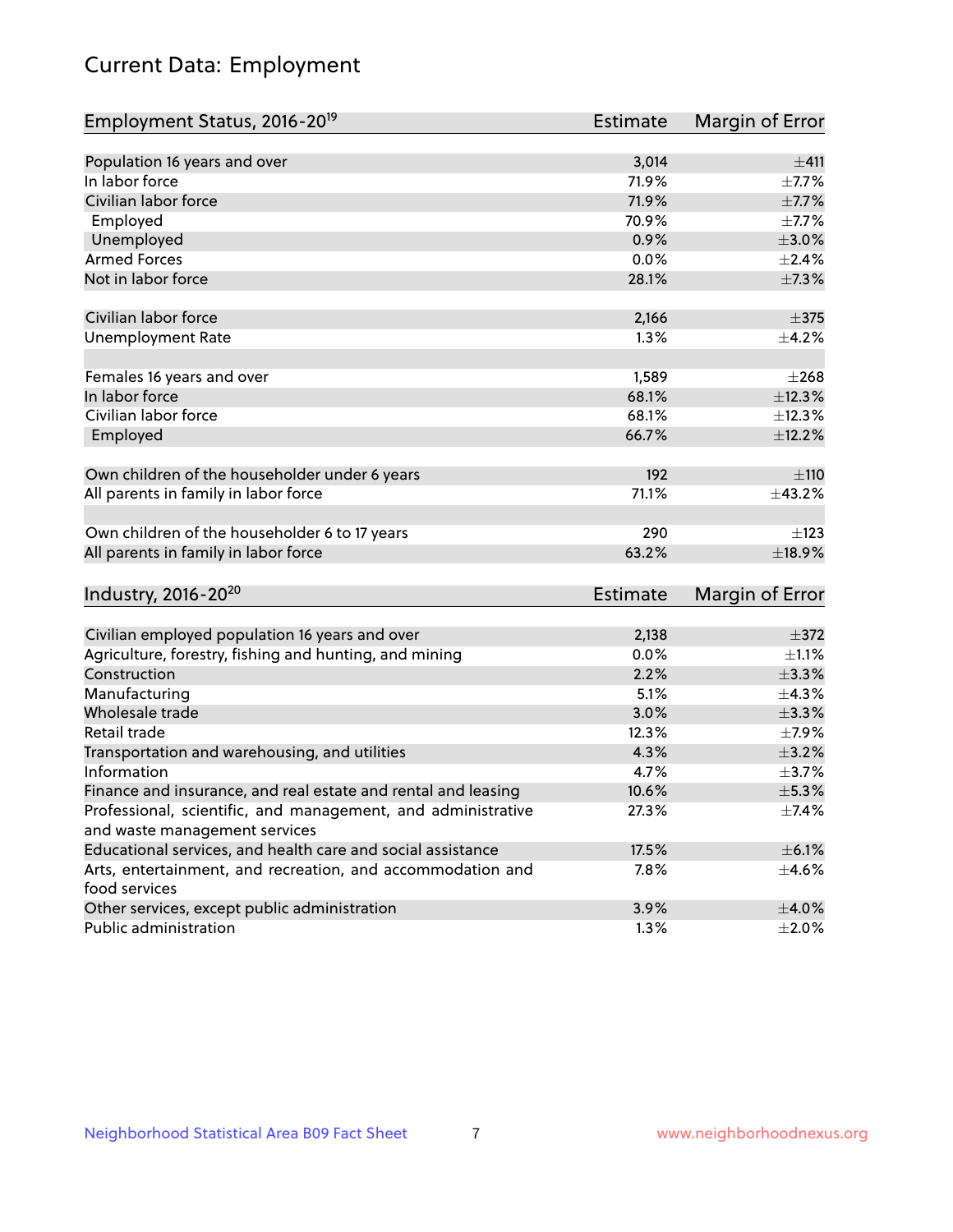# Current Data: Employment, continued...

| Occupation, 2016-20 <sup>21</sup>                                                                       | <b>Estimate</b> | Margin of Error |
|---------------------------------------------------------------------------------------------------------|-----------------|-----------------|
| Civilian employed population 16 years and over                                                          | 2,138           | $\pm$ 372       |
| Management, business, science, and arts occupations                                                     | 68.6%           | ±16.5%          |
| Service occupations                                                                                     | 6.4%            | $\pm$ 5.4%      |
| Sales and office occupations                                                                            | 19.4%           | $\pm$ 7.8%      |
| Natural resources, construction, and maintenance occupations                                            | 1.1%            | $\pm$ 3.1%      |
| Production, transportation, and material moving occupations                                             | 4.4%            | $\pm$ 5.3%      |
| Class of Worker, 2016-20 <sup>22</sup>                                                                  | Estimate        | Margin of Error |
|                                                                                                         |                 |                 |
| Civilian employed population 16 years and over                                                          | 2,138<br>90.9%  | $\pm$ 372       |
| Private wage and salary workers                                                                         |                 | $\pm$ 6.3%      |
| Government workers                                                                                      | 6.0%            | $\pm$ 3.7%      |
| Self-employed in own not incorporated business workers                                                  | 3.1%            | $\pm 2.6\%$     |
| Unpaid family workers                                                                                   | 0.0%            | $\pm 1.1\%$     |
| Job Flows, 2019 <sup>23</sup>                                                                           |                 | 2019            |
|                                                                                                         |                 |                 |
| Total Jobs in Neighborhood Statistical Area                                                             |                 | 2,259           |
| Held by residents of Neighborhood Statistical Area                                                      |                 | 1.6%            |
| Held by non-residents of Neighborhood Statistical Area                                                  |                 | 98.4%           |
| Jobs by Industry Sector, 2019 <sup>24</sup>                                                             |                 | 2019            |
| Total Jobs in Neighborhood Statistical Area                                                             |                 | 2,259           |
| <b>Goods Producing sectors</b>                                                                          |                 | 2.5%            |
| Trade, Transportation, and Utilities sectors                                                            |                 | 2.4%            |
| All Other Services sectors                                                                              |                 | 95.1%           |
|                                                                                                         |                 |                 |
| Total Jobs in Neighborhood Statistical<br>held<br>by<br>Area<br>Neighborhood Statistical Area residents |                 | 36              |
| <b>Goods Producing sectors</b>                                                                          |                 | 2.8%            |
| Trade, Transportation, and Utilities sectors                                                            |                 | 2.8%            |
| All Other Services sectors                                                                              |                 | 94.4%           |
| Jobs by Earnings, 2019 <sup>25</sup>                                                                    |                 | 2019            |
| Total Jobs in Neighborhood Statistical Area                                                             |                 | 2,259           |
| Jobs with earnings \$1250/month or less                                                                 |                 | 28.3%           |
| Jobs with earnings \$1251/month to \$3333/month                                                         |                 | 29.5%           |
| Jobs with earnings greater than \$3333/month                                                            |                 | 42.2%           |
| Neighborhood Statistical<br>Jobs<br>in<br>Area<br>held<br>by<br>Total                                   |                 | 36              |
| Neighborhood Statistical Area residents                                                                 |                 |                 |
| Jobs with earnings \$1250/month or less                                                                 |                 | 16.7%           |
| Jobs with earnings \$1251/month to \$3333/month                                                         |                 | 19.4%           |
| Jobs with earnings greater than \$3333/month                                                            |                 | 63.9%           |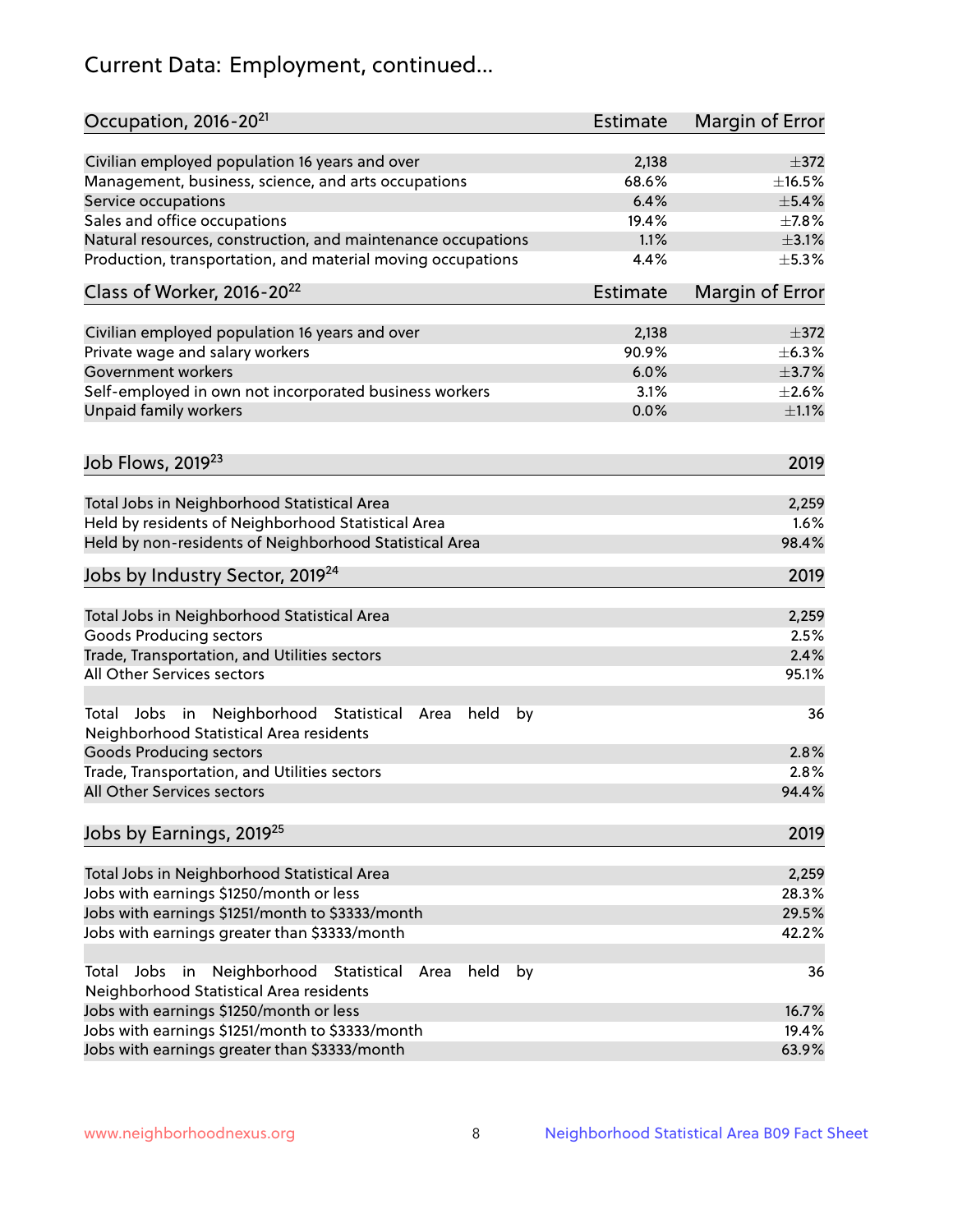# Current Data: Employment, continued...

| Jobs by Age of Worker, 2019 <sup>26</sup>                                                      | 2019  |
|------------------------------------------------------------------------------------------------|-------|
|                                                                                                |       |
| Total Jobs in Neighborhood Statistical Area                                                    | 2,259 |
| Jobs with workers age 29 or younger                                                            | 31.0% |
| Jobs with workers age 30 to 54                                                                 | 53.0% |
| Jobs with workers age 55 or older                                                              | 16.0% |
|                                                                                                |       |
| Total Jobs in Neighborhood Statistical Area held by<br>Neighborhood Statistical Area residents | 36    |
| Jobs with workers age 29 or younger                                                            | 25.0% |
| Jobs with workers age 30 to 54                                                                 | 50.0% |
| Jobs with workers age 55 or older                                                              | 25.0% |

### Current Data: Education

| School Enrollment, 2016-20 <sup>27</sup>       | Estimate | Margin of Error |
|------------------------------------------------|----------|-----------------|
|                                                |          |                 |
| Population 3 years and over enrolled in school | 579      | $+212$          |
| Nursery school, preschool                      | 10.7%    | $\pm$ 11.7%     |
| Kindergarten                                   | 4.1%     | ±4.8%           |
| Elementary school (grades 1-8)                 | 28.3%    | $+8.7%$         |
| High school (grades 9-12)                      | 27.9%    | $\pm$ 18.5%     |
| College or graduate school                     | 28.9%    | $\pm 23.5\%$    |
|                                                |          |                 |

| Educational Attainment, 2016-20 <sup>28</sup> | <b>Estimate</b> | Margin of Error |
|-----------------------------------------------|-----------------|-----------------|
|                                               |                 |                 |
| Population 25 years and over                  | 2,448           | $\pm 289$       |
| Less than 9th grade                           | $0.0\%$         | $\pm 1.9\%$     |
| 9th to 12th grade, no diploma                 | 0.6%            | $\pm 2.1\%$     |
| High school graduate (includes equivalency)   | $3.9\%$         | $\pm$ 3.1%      |
| Some college, no degree                       | 11.3%           | $\pm$ 5.5%      |
| Associate's degree                            | 1.2%            | $\pm 1.6\%$     |
| Bachelor's degree                             | 49.8%           | $\pm$ 8.8%      |
| Graduate or professional degree               | 33.3%           | $\pm$ 8.0%      |
|                                               |                 |                 |
| Percent high school graduate or higher        | 99.4%           | ±9.8%           |
| Percent bachelor's degree or higher           | 83.1%           | $\pm$ 9.7%      |
|                                               |                 |                 |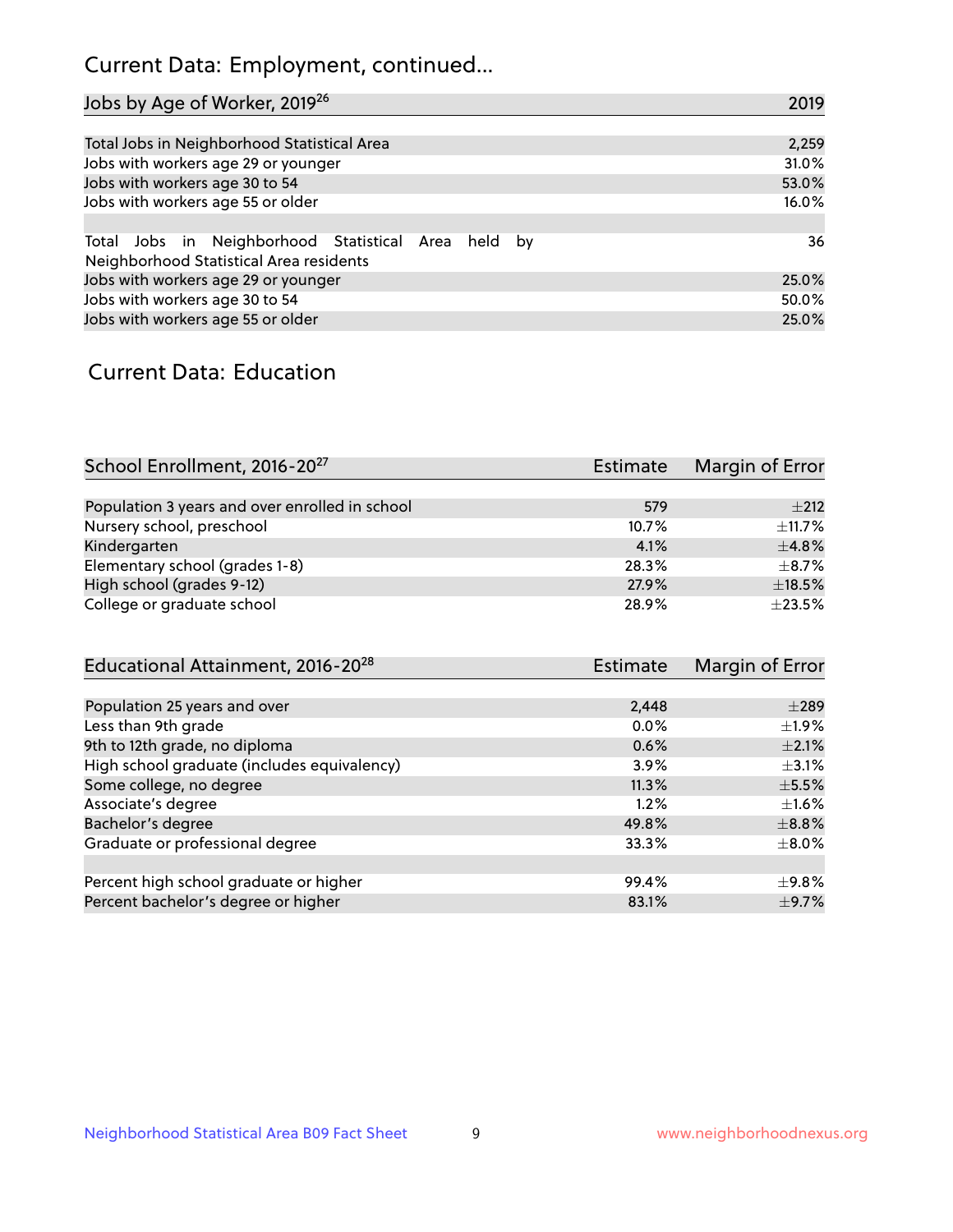# Current Data: Housing

| Households by Type, 2016-20 <sup>29</sup>            | <b>Estimate</b> | Margin of Error |
|------------------------------------------------------|-----------------|-----------------|
|                                                      |                 |                 |
| <b>Total households</b>                              | 1,880           | $\pm 219$       |
| Family households (families)                         | 38.3%           | $\pm$ 7.4%      |
| With own children under 18 years                     | 16.2%           | $\pm 4.6\%$     |
| Married-couple family                                | 35.3%           | $\pm$ 7.2%      |
| With own children of the householder under 18 years  | 16.2%           | $\pm 4.5\%$     |
| Male householder, no spouse present, family          | 0.0%            | $\pm$ 0.9%      |
| With own children of the householder under 18 years  | 0.0%            | $\pm$ 0.9%      |
| Female householder, no spouse present, family        | 3.1%            | ±3.4%           |
| With own children of the householder under 18 years  | 0.0%            | $\pm$ 0.9%      |
| Nonfamily households                                 | 61.7%           | $\pm$ 9.2%      |
| Householder living alone                             | 50.9%           | ±9.9%           |
| 65 years and over                                    | 9.5%            | $\pm$ 5.8%      |
|                                                      |                 |                 |
| Households with one or more people under 18 years    | 16.2%           | $\pm 4.5\%$     |
| Households with one or more people 65 years and over | 16.4%           | $\pm$ 5.7%      |
|                                                      |                 |                 |
| Average household size                               | 1.80            | $\pm 0.08$      |
| Average family size                                  | 2.74            | $\pm$ 0.83      |
| Housing Occupancy, 2016-20 <sup>30</sup>             | <b>Estimate</b> | Margin of Error |
|                                                      |                 |                 |
| Total housing units                                  | 2,237           | $\pm 207$       |
| Occupied housing units                               | 84.0%           | $\pm$ 6.0%      |
| Vacant housing units                                 | 16.0%           | $\pm$ 7.0%      |
| Homeowner vacancy rate                               | 2.6             | $\pm$ 3.9       |
| Rental vacancy rate                                  | 4.8             | $\pm$ 7.8       |
|                                                      |                 |                 |
| Units in Structure, 2016-20 <sup>31</sup>            | Estimate        | Margin of Error |
| Total housing units                                  | 2,237           | $\pm 207$       |
| 1-unit, detached                                     | 29.9%           | $\pm$ 5.1%      |
| 1-unit, attached                                     | 4.8%            | $\pm 4.0\%$     |
| 2 units                                              | 1.7%            | $\pm 2.7\%$     |
| 3 or 4 units                                         | 3.2%            | $\pm 2.3\%$     |
| 5 to 9 units                                         | 8.6%            | $\pm$ 6.3%      |
| 10 to 19 units                                       | 7.6%            | $\pm$ 3.8%      |
| 20 or more units                                     | 44.1%           | $\pm$ 7.9%      |
| Mobile home                                          | 0.0%            | $\pm$ 0.7%      |
| Boat, RV, van, etc.                                  | $0.0\%$         | $\pm$ 0.7%      |
|                                                      |                 |                 |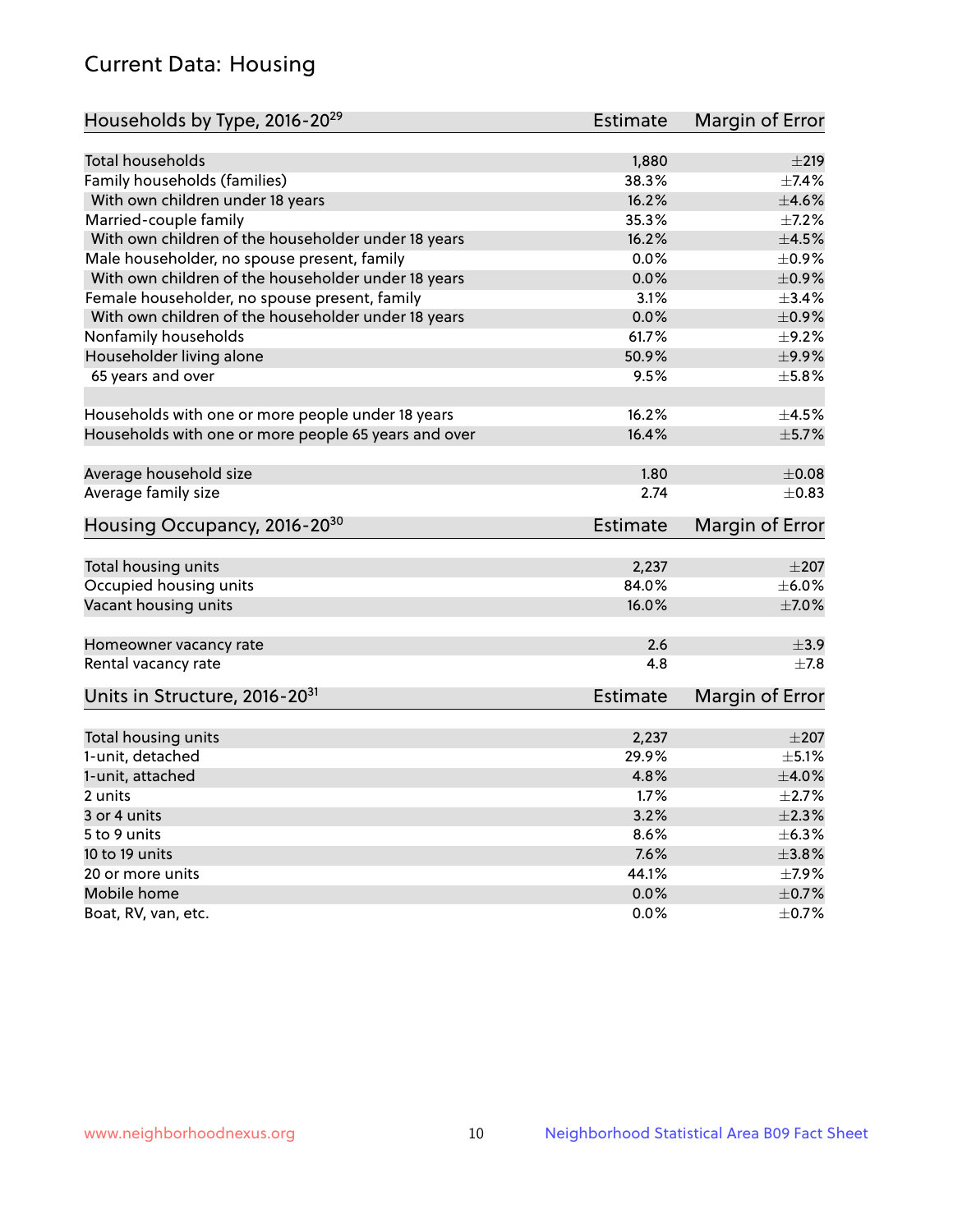# Current Data: Housing, continued...

| Year Structure Built, 2016-20 <sup>32</sup>    | <b>Estimate</b> | Margin of Error |
|------------------------------------------------|-----------------|-----------------|
| Total housing units                            | 2,237           | $\pm 207$       |
| Built 2014 or later                            | 3.2%            | $\pm 2.8\%$     |
| Built 2010 to 2013                             | 14.2%           | $\pm$ 6.2%      |
| Built 2000 to 2009                             | 20.5%           | ±6.8%           |
| Built 1990 to 1999                             | 7.2%            | $\pm$ 4.9%      |
| Built 1980 to 1989                             | 1.8%            | $\pm 2.3\%$     |
| Built 1970 to 1979                             | 4.7%            | $\pm 3.6\%$     |
| Built 1960 to 1969                             | 6.4%            | $\pm 4.1\%$     |
| Built 1950 to 1959                             | 9.9%            | $\pm$ 5.6%      |
| Built 1940 to 1949                             | 15.3%           | $\pm$ 6.3%      |
| Built 1939 or earlier                          | 16.8%           | $\pm$ 6.2%      |
| Housing Tenure, 2016-2033                      | <b>Estimate</b> | Margin of Error |
| Occupied housing units                         | 1,880           | $\pm 219$       |
| Owner-occupied                                 | 58.9%           | $\pm$ 8.1%      |
| Renter-occupied                                | 41.1%           | $\pm 10.0\%$    |
| Average household size of owner-occupied unit  | 2.00            | $\pm$ 0.48      |
| Average household size of renter-occupied unit | 1.53            | $\pm$ 0.22      |
| Residence 1 Year Ago, 2016-20 <sup>34</sup>    | <b>Estimate</b> | Margin of Error |
| Population 1 year and over                     | 3,389           | $\pm$ 424       |
| Same house                                     | 86.8%           | $\pm$ 6.4%      |
| Different house in the U.S.                    | 12.0%           | $\pm$ 5.4%      |
| Same county                                    | 6.8%            | $\pm$ 3.7%      |
| Different county                               | 5.2%            | $\pm$ 4.2%      |
| Same state                                     | 2.5%            | $\pm 2.3\%$     |
| Different state                                | 2.7%            | $\pm 3.5\%$     |
| Abroad                                         | 1.2%            | $\pm1.6\%$      |
| Value of Housing Unit, 2016-20 <sup>35</sup>   | <b>Estimate</b> | Margin of Error |
| Owner-occupied units                           | 1,108           | $\pm 200$       |
| Less than \$50,000                             | 0.0%            | $\pm$ 4.2%      |
| \$50,000 to \$99,999                           | 0.9%            | ±4.3%           |
| \$100,000 to \$149,999                         | 4.2%            | $\pm$ 5.4%      |
| \$150,000 to \$199,999                         | 9.9%            | $\pm$ 6.1%      |
| \$200,000 to \$299,999                         | 8.9%            | $\pm$ 8.0%      |
| \$300,000 to \$499,999                         | 16.6%           | $\pm$ 9.9%      |
| \$500,000 to \$999,999                         | 42.8%           | ±11.7%          |
| \$1,000,000 or more                            | 16.6%           | $\pm$ 11.2%     |
|                                                |                 |                 |
| Mortgage Status, 2016-20 <sup>36</sup>         | <b>Estimate</b> | Margin of Error |
| Owner-occupied units                           | 1,108           | $\pm 200$       |
| Housing units with a mortgage                  | 72.8%           | $\pm$ 8.3%      |
| Housing units without a mortgage               | 27.2%           | ±13.3%          |

Neighborhood Statistical Area B09 Fact Sheet 11 11 www.neighborhoodnexus.org

Housing units without a mortgage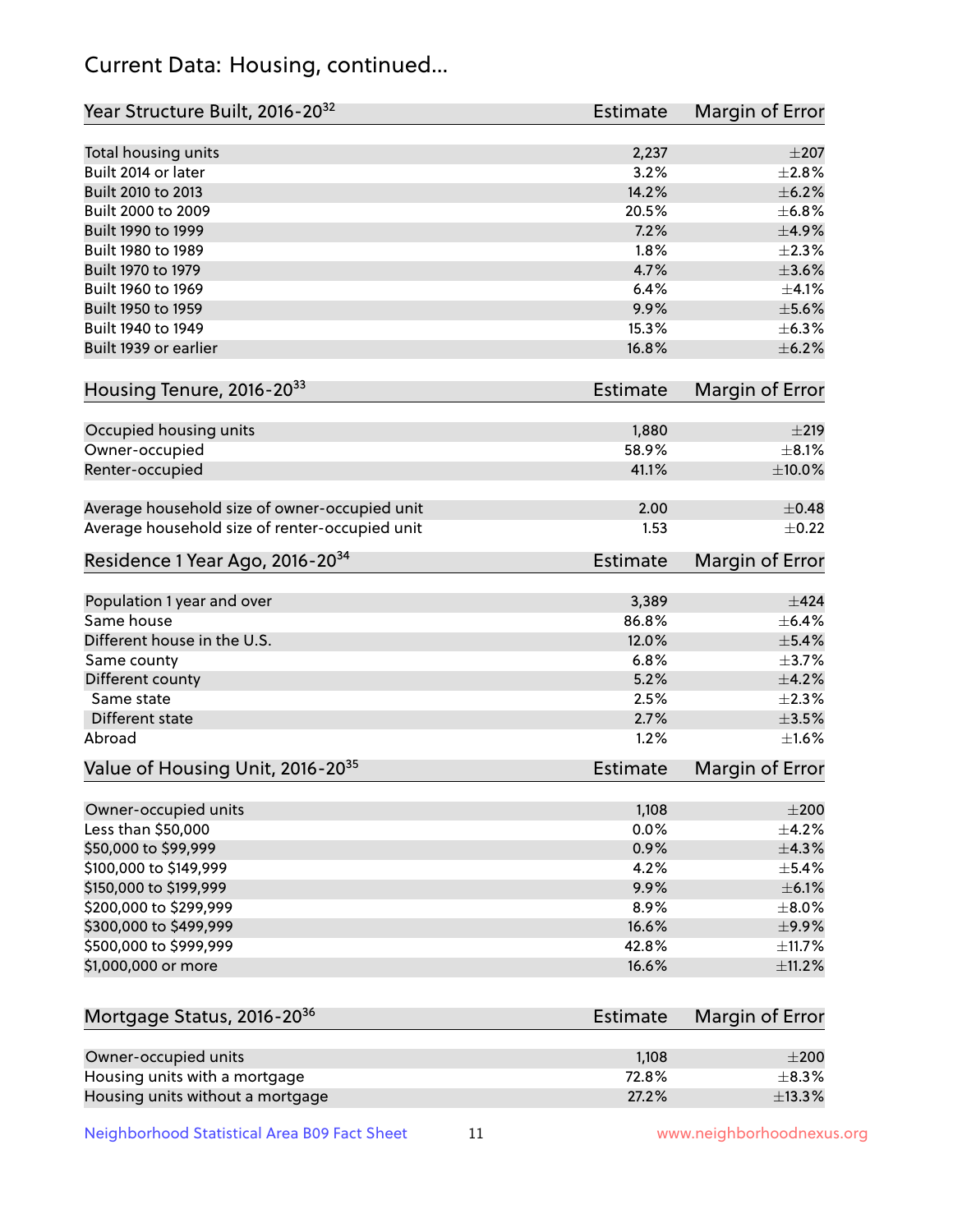# Current Data: Housing, continued...

| Selected Monthly Owner Costs, 2016-20 <sup>37</sup> | Estimate   | Margin of Error |
|-----------------------------------------------------|------------|-----------------|
|                                                     |            |                 |
| Housing units with a mortgage                       | 807        | ±172            |
| Less than \$300                                     | 0.0%       | $\pm 2.9\%$     |
| \$300 to \$499                                      | 0.0%       | $\pm 2.9\%$     |
| \$500 to \$999                                      | 1.3%       | $\pm$ 5.9%      |
| \$1,000 to \$1,499                                  | 25.0%      | $\pm$ 12.0%     |
| \$1,500 to \$1,999                                  | 0.7%       | ±2.4%           |
| \$2,000 to \$2,999                                  | 29.4%      | $\pm$ 14.0%     |
| \$3,000 or more                                     | 43.8%      | $\pm$ 12.1%     |
|                                                     |            |                 |
| Median (dollars)                                    | \$2,802    | $\pm 210$       |
|                                                     |            |                 |
| Housing units without a mortgage                    | 301        | $\pm$ 157       |
| Less than \$150                                     | 0.0%       | $\pm$ 7.7%      |
| \$150 to \$249                                      | 0.0%       | $\pm$ 7.7%      |
| \$250 to \$349                                      | 0.0%       | $\pm$ 7.7%      |
| \$350 to \$499                                      | 0.0%       | $\pm$ 7.7%      |
| \$500 to \$699                                      | 8.8%       | ±12.3%          |
| \$700 or more                                       | 91.2%      | $\pm 2.9\%$     |
|                                                     |            |                 |
| Median (dollars)                                    | $\ddagger$ | $\ddagger$      |

| Selected Monthly Owner Costs as a Percentage of | <b>Estimate</b> | Margin of Error |
|-------------------------------------------------|-----------------|-----------------|
| Household Income, 2016-2038                     |                 |                 |
|                                                 |                 |                 |
| Housing units with a mortgage <sup>39</sup>     | 807             | $\pm 223$       |
| Less than 20.0 percent                          | 53.6%           | $\pm$ 12.6%     |
| 20.0 to 24.9 percent                            | 4.1%            | $\pm$ 3.8%      |
| 25.0 to 29.9 percent                            | 6.6%            | $\pm$ 5.8%      |
| 30.0 to 34.9 percent                            | 17.3%           | ±11.9%          |
| 35.0 percent or more                            | 18.4%           | $\pm$ 12.1%     |
|                                                 |                 |                 |
| Housing units without a mortgage <sup>40</sup>  | 301             | $\pm$ 170       |
| Less than 10.0 percent                          | 15.6%           | $\pm$ 14.7%     |
| 10.0 to 14.9 percent                            | 11.9%           | $\pm$ 12.7%     |
| 15.0 to 19.9 percent                            | 2.0%            | $\pm$ 7.3%      |
| 20.0 to 24.9 percent                            | $0.0\%$         | $\pm$ 5.5%      |
| 25.0 to 29.9 percent                            | 3.3%            | $\pm$ 5.4%      |
| 30.0 to 34.9 percent                            | $0.0\%$         | $\pm$ 5.5%      |
| 35.0 percent or more                            | 67.1%           | $\pm$ 33.2%     |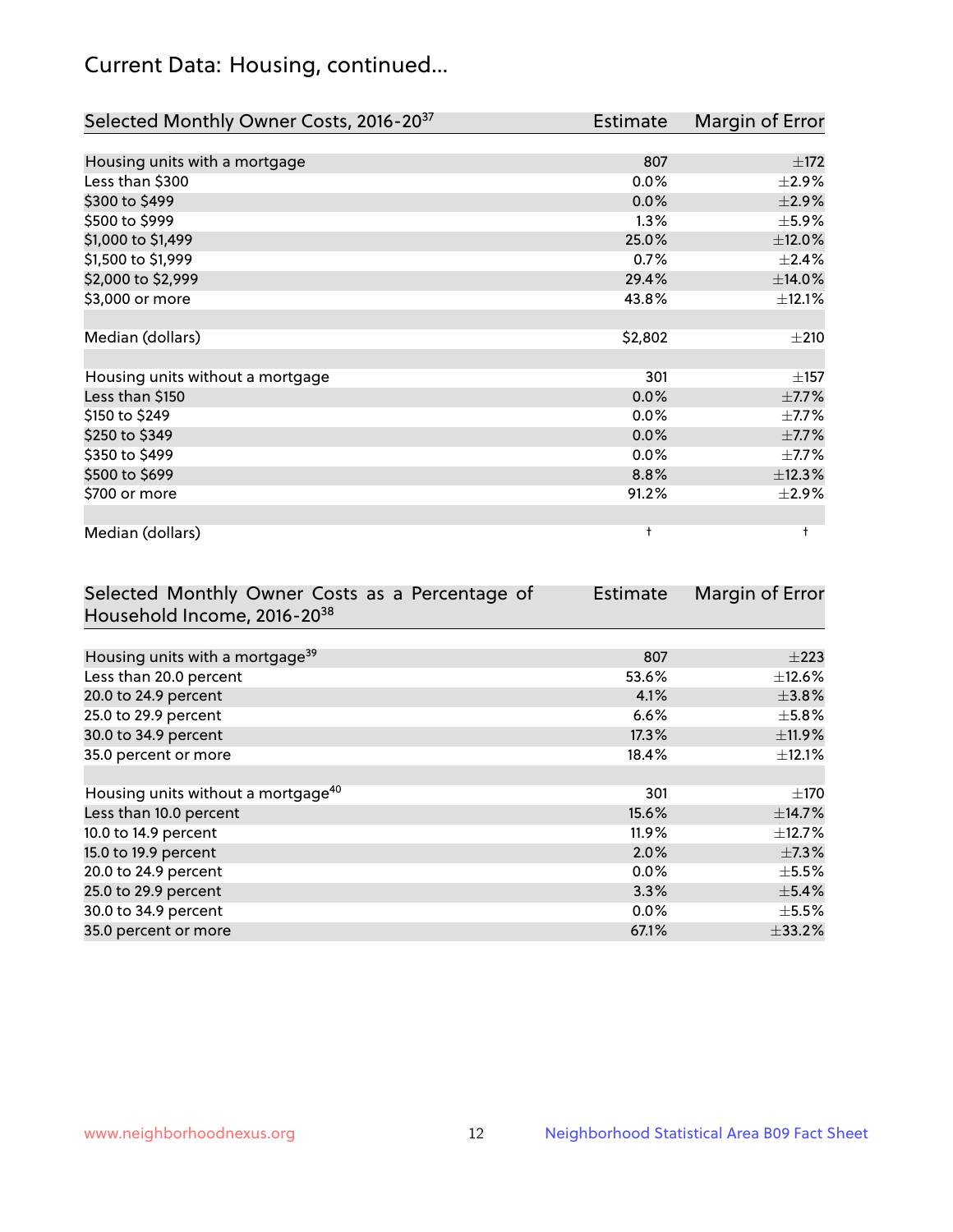# Current Data: Housing, continued...

| Gross Rent, 2016-20 <sup>41</sup>               | Estimate        | Margin of Error |
|-------------------------------------------------|-----------------|-----------------|
|                                                 |                 |                 |
| Occupied units paying rent                      | 773             | $\pm 209$       |
| Less than \$200                                 | 0.0%            | $\pm$ 3.7%      |
| \$200 to \$499                                  | 0.0%            | $\pm$ 5.2%      |
| \$500 to \$749                                  | 3.1%            | $\pm$ 6.5%      |
| \$750 to \$999                                  | 8.7%            | ±12.6%          |
| \$1,000 to \$1,499                              | 43.6%           | ±16.0%          |
| \$1,500 to \$1,999                              | 24.9%           | ±14.8%          |
| \$2,000 or more                                 | 19.6%           | ±12.2%          |
| Median (dollars)                                | \$1,432         | ±110            |
|                                                 |                 |                 |
| No rent paid                                    | $\mathbf 0$     | ±16             |
|                                                 |                 |                 |
| Gross Rent as a Percentage of Household Income, | <b>Estimate</b> | Margin of Error |
| $2016 - 20^{42}$                                |                 |                 |
|                                                 |                 |                 |
| Occupied units paying rent <sup>43</sup>        | 709             | $\pm 223$       |
| Less than 15.0 percent                          | 18.7%           | $\pm$ 10.7%     |
| 15.0 to 19.9 percent                            | 18.9%           | ±12.2%          |
| 20.0 to 24.9 percent                            | 5.5%            | $\pm$ 9.4%      |
| 25.0 to 29.9 percent                            | 11.1%           | $\pm$ 7.8%      |
| 30.0 to 34.9 percent                            | 2.3%            | $\pm$ 4.9%      |
| 35.0 percent or more                            | 43.4%           | ±16.8%          |

# Current Data: Transportation

| Commuting to Work, 2016-20 <sup>44</sup>  | <b>Estimate</b> | <b>Margin of Error</b> |
|-------------------------------------------|-----------------|------------------------|
|                                           |                 |                        |
| Workers 16 years and over                 | 2,032           | $\pm$ 367              |
| Car, truck, or van - drove alone          | 78.3%           | $\pm$ 8.7%             |
| Car, truck, or van - carpooled            | 0.3%            | $\pm 1.1\%$            |
| Public transportation (excluding taxicab) | 3.1%            | $\pm$ 3.1%             |
| Walked                                    | 1.1%            | $\pm$ 1.9%             |
| Other means                               | 2.5%            | $\pm$ 3.3%             |
| Worked at home                            | 14.6%           | $\pm$ 5.5%             |
|                                           |                 |                        |
| Mean travel time to work (minutes)        | 22.5            | $\pm$ 3.0              |

| Access to a Vehicle, 2016-20 <sup>45</sup> | Estimate | Margin of Error |
|--------------------------------------------|----------|-----------------|
|                                            |          |                 |
| Occupied housing units                     | 1,880    | $\pm 219$       |
| No vehicles available                      | 2.7%     | $+4.1%$         |
| 1 vehicle available                        | 46.6%    | $\pm$ 11.1%     |
| 2 vehicles available                       | 43.1%    | $\pm$ 10.8%     |
| 3 or more vehicles available               | 7.6%     | $+4.9%$         |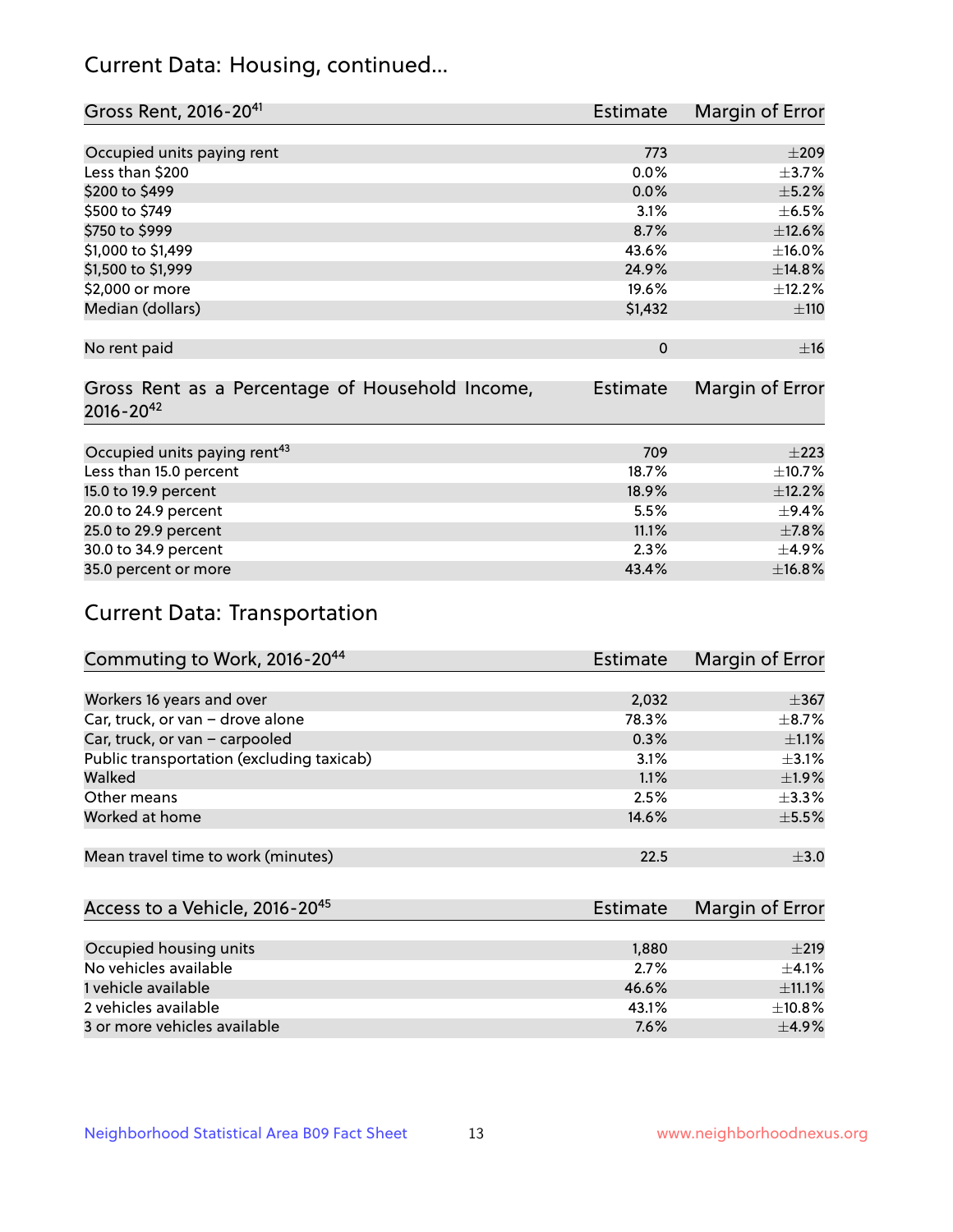# Current Data: Health

| Health Insurance coverage, 2016-2046                    | <b>Estimate</b> | Margin of Error |
|---------------------------------------------------------|-----------------|-----------------|
|                                                         |                 |                 |
| Civilian Noninstitutionalized Population                | 3,394           | $\pm$ 423       |
| With health insurance coverage                          | 90.1%           | $\pm$ 6.7%      |
| With private health insurance coverage                  | 84.2%           | $+7.2%$         |
| With public health coverage                             | 12.6%           | $\pm$ 4.8%      |
| No health insurance coverage                            | 9.9%            | $\pm$ 6.6%      |
| Civilian Noninstitutionalized Population Under 19 years | 551             | $\pm$ 551       |
| No health insurance coverage                            | 0.0%            | $\pm$ 4.2%      |
|                                                         |                 |                 |
| Civilian Noninstitutionalized Population 19 to 64 years | 2,427           | $\pm$ 375       |
| In labor force:                                         | 2,093           | $\pm$ 364       |
| Employed:                                               | 2,065           | $\pm$ 367       |
| With health insurance coverage                          | 90.7%           | $\pm$ 6.9%      |
| With private health insurance coverage                  | 90.7%           | $\pm$ 6.9%      |
| With public coverage                                    | 0.0%            | $\pm$ 0.8%      |
| No health insurance coverage                            | 9.3%            | $\pm$ 7.5%      |
|                                                         |                 |                 |
| Unemployed:                                             | 28              | $\pm$ 367       |
| With health insurance coverage                          | 78.2%           | ±68.1%          |
| With private health insurance coverage                  | 78.2%           | ±68.1%          |
| With public coverage                                    | 0.0%            | $\pm$ 58.5%     |
| No health insurance coverage                            | 21.8%           | ±76.5%          |
|                                                         |                 |                 |
| Not in labor force:                                     | 334             | ±168            |
| With health insurance coverage                          | 58.7%           | $\pm$ 18.6%     |
| With private health insurance coverage                  | 51.5%           | $\pm 20.1\%$    |
| With public coverage                                    | 7.2%            | ±10.8%          |
| No health insurance coverage                            | 41.3%           | ±30.7%          |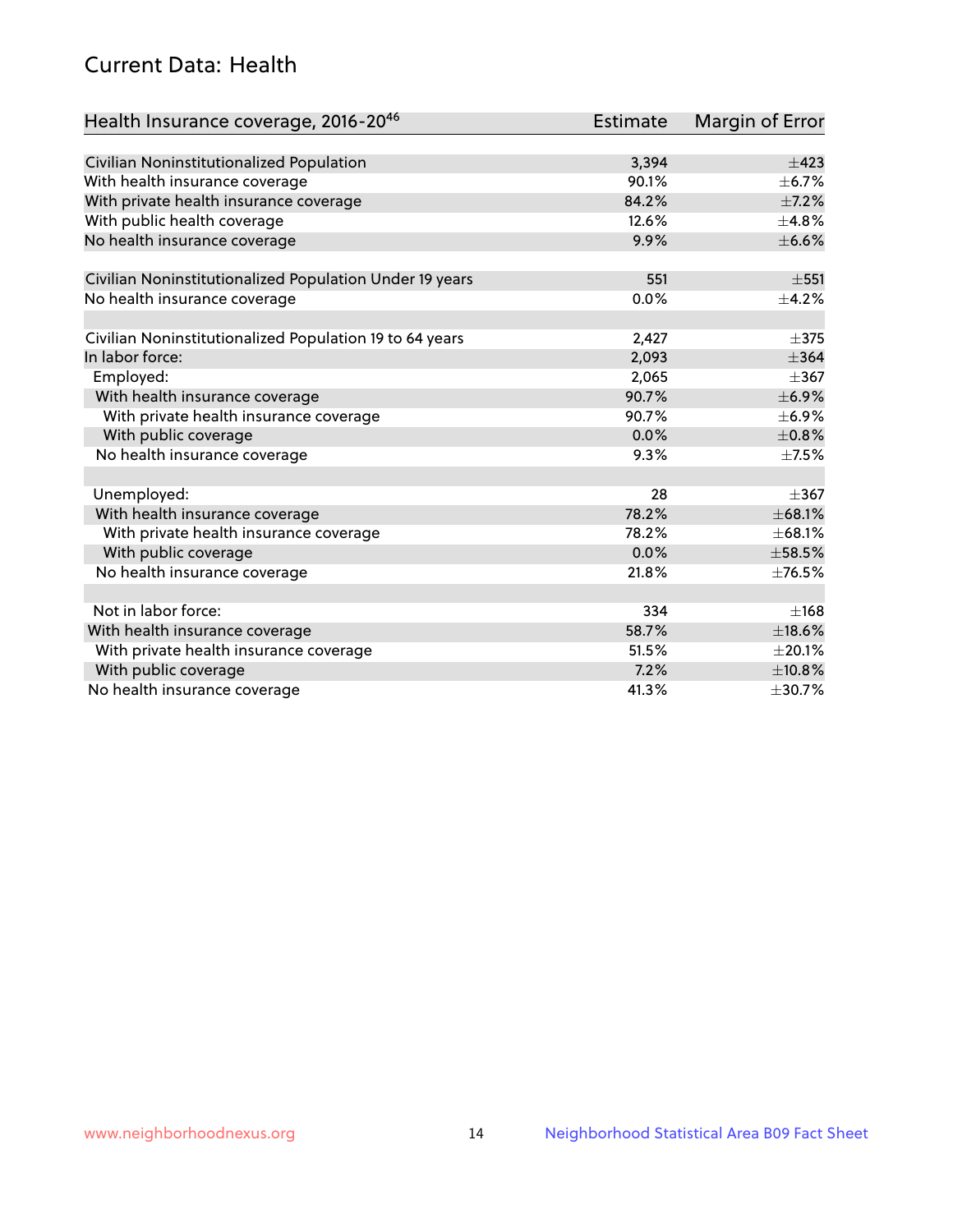#### Notes:

- 1. Source: U.S. Census Bureau, Decennial Census 2000, SF1 tables P8, P12; American Community Survey, tables B01001, B03002
- 2. This category includes Pacific Islanders, Native Americans and Alaska Natives, people who identify as some other race, and those who identify as bi/multi racial.
- 3. Source: U.S. Census Bureau, Decennial Census 2000, SF1 tables P15, P16, P18, P19; American Community Survey, tables B11001, B11005, B11003
- 4. Source: U.S. Census Bureau, Decennial Census 2000, SF3 table P37; American Community Survey, table B15002
- 5. Source: U.S. Census Bureau, Longitudinal Employer-Household Dynamics Residential Area Characteristics, Table JT01 (Primary Jobs); Workplace Area Characteristics, Table JT00 (All Jobs)
- 6. Source: U.S. Census Bureau, Decennial Census 2000, SF3 tables P52, P87; American Community Survey, tables B19001, B17001
- 7. Source: U.S. Census Bureau, Decennial Census 2000, SF1 tables H3, H4; American Community Survey, tables B25002, B25009
- 8. Source: U.S. Census Bureau, Decennial Census 2000, SF3 table H44; American Community Survey, tables B25044
- 9. Source: Atlanta Police Department, COBRA; U.S. Census Bureau, American Community Survey, table B01001
- 10. Source: U.S. Census Bureau, American Community Survey, table B01001
- 11. Source: U.S. Census Bureau, American Community Survey, table B03002
- 12. Source: U.S. Census Bureau, American Community Survey, table B05002
- 13. Source: U.S. Census Bureau, American Community Survey, table B05003
- 14. Source: U.S. Census Bureau, American Community Survey, tables B19001, B19025, B19051, B19061, B19055, B19065, B19059, B19069, B19056, B19066, B19057, B19067, B22001, B19101, B19127
- 15. Source: U.S. Census Bureau, American Community Survey, tables B19201, B19214, B20017, B19313
- 16. Source: U.S. Census Bureau, American Community Survey, table B17010
- 17. Source: U.S. Census Bureau, American Community Survey, tables B17001, B17006, B17021, B17007. Table totals may be lower than the total population, as they are based on the population for whom poverty status is determined.
- 18. Source: U.S. Census Bureau, American Community Survey, B17001H, B17001B, B17001D, B17001I. Table totals may be lower than the total population, as they are based on the population for whom poverty status is determined.
- 19. Source: U.S. Census Bureau, American Community Survey, tables B23001, B23008
- 20. Source: U.S. Census Bureau, American Community Survey, table C24030
- 21. Source: U.S. Census Bureau, American Community Survey, table C24010
- 22. Source: U.S. Census Bureau, American Community Survey, table B24080
- 23. Source: U.S. Census Bureau, Longitudinal Employer-Household Dynamics Origin-Destination Data, Tables JT00 Main and JT00 Aux
- 24. Source: U.S. Census Bureau, Longitudinal Employer-Household Dynamics Origin-Destination Data, Tables JT00 Main and JT00 Aux
- 25. Source: U.S. Census Bureau, Longitudinal Employer-Household Dynamics Origin-Destination Data, Tables JT00 Main and JT00 Aux
- 26. Source: U.S. Census Bureau, Longitudinal Employer-Household Dynamics Origin-Destination Data, Tables JT00 Main and JT00 Aux
- 27. Source: U.S. Census Bureau, American Community Survey, table B14001
- 28. Source: U.S. Census Bureau, American Community Survey, table B15002
- 29. Source: U.S. Census Bureau, American Community Survey, tables B11001, B11003, B11007, B11005, B09019
- 30. Source: U.S. Census Bureau, American Community Survey, tables B25002, B25003, B25004
- 31. Source: U.S. Census Bureau, American Community Survey, table B25024
- 32. Source: U.S. Census Bureau, American Community Survey, table B25034
- 33. Source: U.S. Census Bureau, American Community Survey, tables B25009, B25008, B25003
- 34. Source: U.S. Census Bureau, American Community Survey, table B07003
- 35. Source: U.S. Census Bureau, American Community Survey, table B25075. This value is self-reported and may differ from home values as determined by the County Tax Assessor.
- 36. Source: U.S. Census Bureau, American Community Survey, table B25081
- 37. Source: U.S. Census Bureau, American Community Survey, table B25087
- 38. Source: U.S. Census Bureau, American Community Survey, table B25091
- 39. Excludes units where Selected Monthly Owner Costs as a Percentage of Income cannot be computed.
- 40. Excludes units where Selected Monthly Owner Costs as a Percentage of Income cannot be computed.
- 41. Source: U.S. Census Bureau, American Community Survey, table B25063
- 42. Source: U.S. Census Bureau, American Community Survey, table B25070
- 43. Excludes units where Gross Rent as a Percentage of Income cannot be computed.
- 44. Source: U.S. Census Bureau, American Community Survey, tables B08101, B08013
- 45. Source: U.S. Census Bureau, American Community Survey, table B25044
- 46. Source: U.S. Census Bureau, American Community Survey, tables B18135, B27011

The dagger (†) symbol denotes values that cannot be computed.